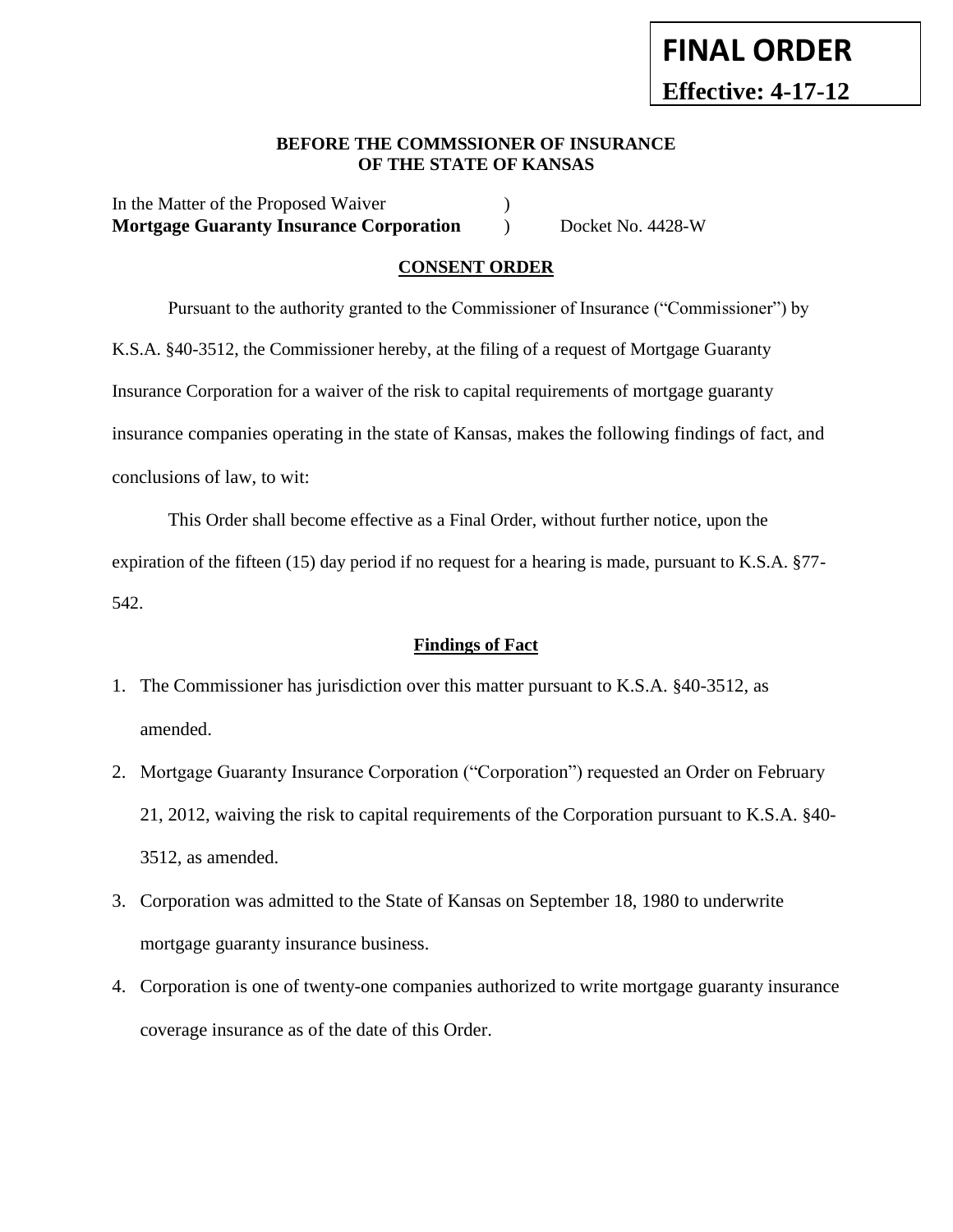- 5. Corporation wrote twenty-three percent (23%) of the direct premiums of mortgage guaranty insurance written in the State of Kansas for the year ending December 31, 2011.
- 6. Corporation has stated it may exceed the maximum risk to capital ratio and would not be able to continue writing mortgage guaranty insurance in the state of Kansas.

#### **Conclusions of Law**

A waiver of the risk to capital requirements is hereby granted at the request of the Corporation as provided for in K.S.A. §40-3512, which states in part: "...*Upon the request of a mortgage guaranty insurance company, the commissioner may waive the requirements in this section for such time and under such conditions as the commissioner may order, except that no such waiver shall exceed two years*."

Based on the Findings of Fact enumerated above in Paragraphs #1 through #6:

#### **IT IS THEREFORE ORDERED BY THE COMMISSIONER OF INSURANCE:**

- 1. The Commissioner approves the waiver request of Corporation for the period January 1, 2012 until December 31, 2012, subject to the following stipulations:
	- A. That the Corporation provides the Commissioner, on semi-annual basis, a report showing the risk to capital ratio, pursuant to K.S.A. §40-3512, as amended, for each mortgage insurance company and on a consolidated basis for all mortgage guaranty companies which are part of the holding company system defined in K.S.A. §40-3302.
	- B. That the Corporation provide the Commissioner *pro-forma* financial projections of direct premiums written, admitted assets, total liabilities and capital and surplus along with cash flow projections for each quarter through December 31, 2012.
	- C. That the Corporation provides the Commissioner notification of any regulatory actions taken against the Corporation and affiliates.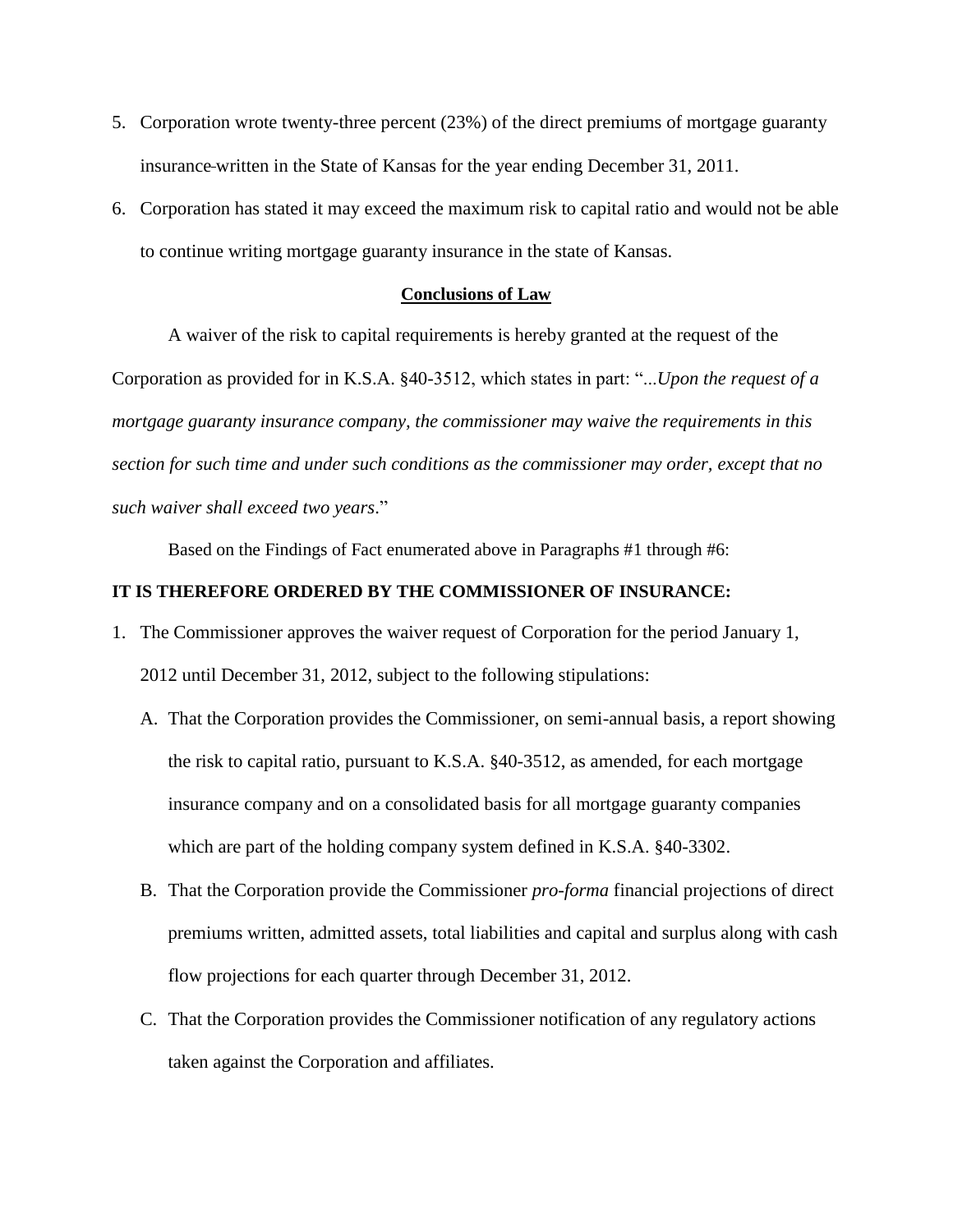- D. That the Corporation provides the Commissioner notification of any rating agency actions taken of the Corporation and affiliates.
- 2. The Commissioner retains jurisdiction over this matter to issue any and all further Orders deemed appropriate or to take such further action as necessary to dispose of this matter.

### **NOTICE OF RIGHTS**

Corporation is entitled to a hearing pursuant to K.S.A. §77-537, the Kansas Administrative Procedure Act. If Respondent desires a hearing, the company must file a written request for a hearing with:

> Zachary J.C. Anshutz, General Counsel Kansas Insurance Department 420 S.W. 9th Street Topeka, Kansas 66612

This request must be filed within fifteen (15) days from the date of service of this Order. If Respondent requests a hearing, the Kansas Insurance Department will notify the Respondent of the time and place of the hearing and information on the procedures, right of representation, and other rights of parties relating to the conduct of the hearing, before commencement of the same. If a hearing is not requested in the time and manner stated above, this Summary Order shall become effective as a Final Order upon the expiration of time for requesting a hearing, pursuant to K.S.A. §77-613. In the event Respondent files a petition for judicial review, pursuant to K.S.A. §77-613(e), the agency officer to be served on behalf of the Kansas Insurance Department is:

> Zachary J.C. Anshutz, General Counsel Kansas Insurance Department 420 S.W. 9th Street Topeka, Kansas 66612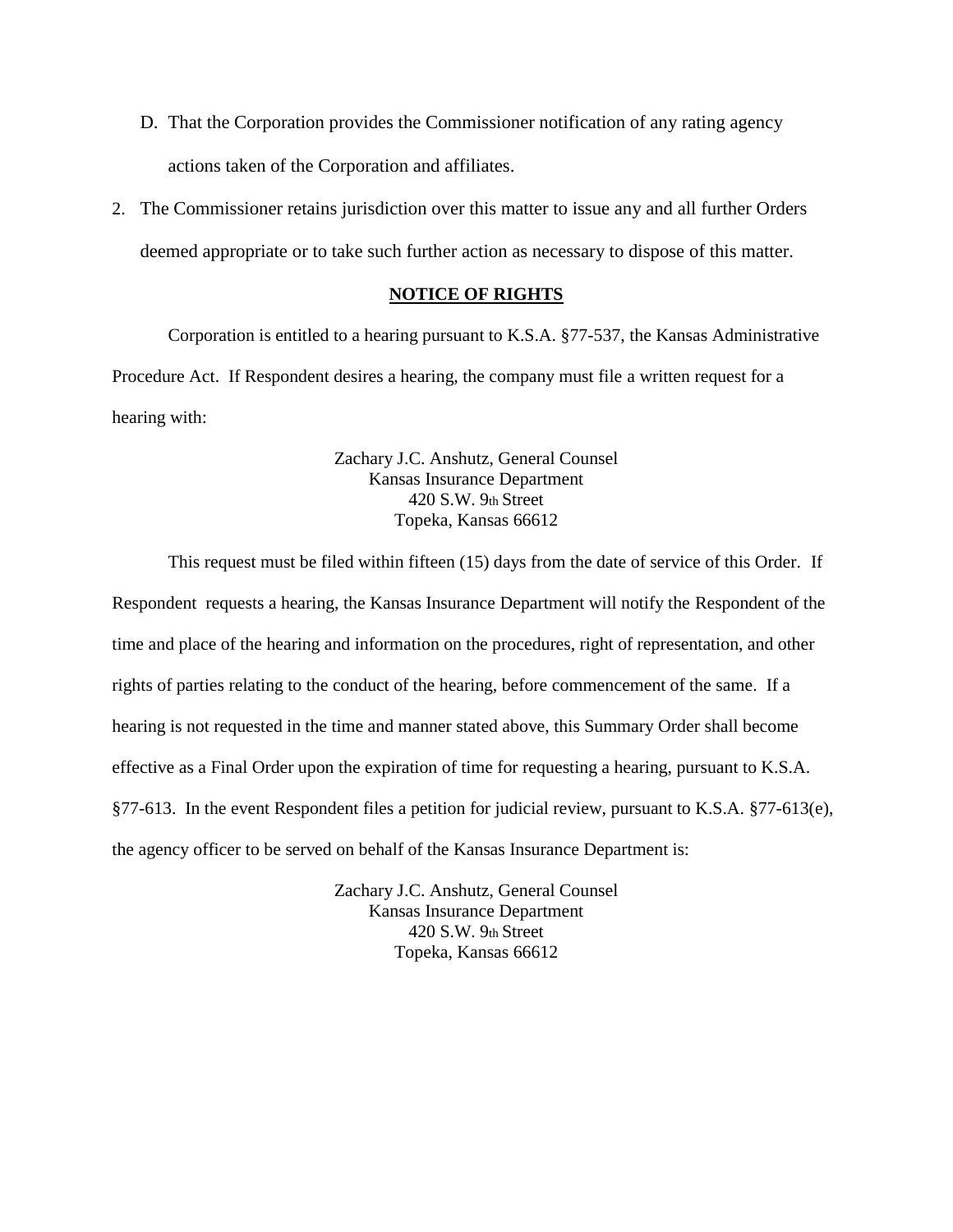# **IT IS SO ORDERED THIS \_\_29th\_\_\_ DAY OF MARCH, 2012, IN THE CITY OF TOPEKA, COUNTY OF SHAWNEE, STATE OF KANSAS.**



\_/s/ Sandy Praeger\_\_\_\_\_\_\_\_\_\_\_\_\_\_\_\_\_\_\_\_\_ Sandy Praeger Commissioner of Insurance

BY:

\_/s/ Zachary J.C. Anshutz\_\_\_\_\_\_\_\_\_\_\_\_\_\_\_\_ Zachary J.C. Anshutz General Counsel

# **Stipulation**

The undersigned agree to the above recitations and facts as well as the Conclusions of Law and the actions of the Commissioner.

 $\angle$ s/ Heidi A. Heyrman $\angle$ Heidi A. Heyrman Vice-President – Regulatory Relations Assistant General Counsel and Assistant Secretary Mortgage Guaranty Insurance Corporation